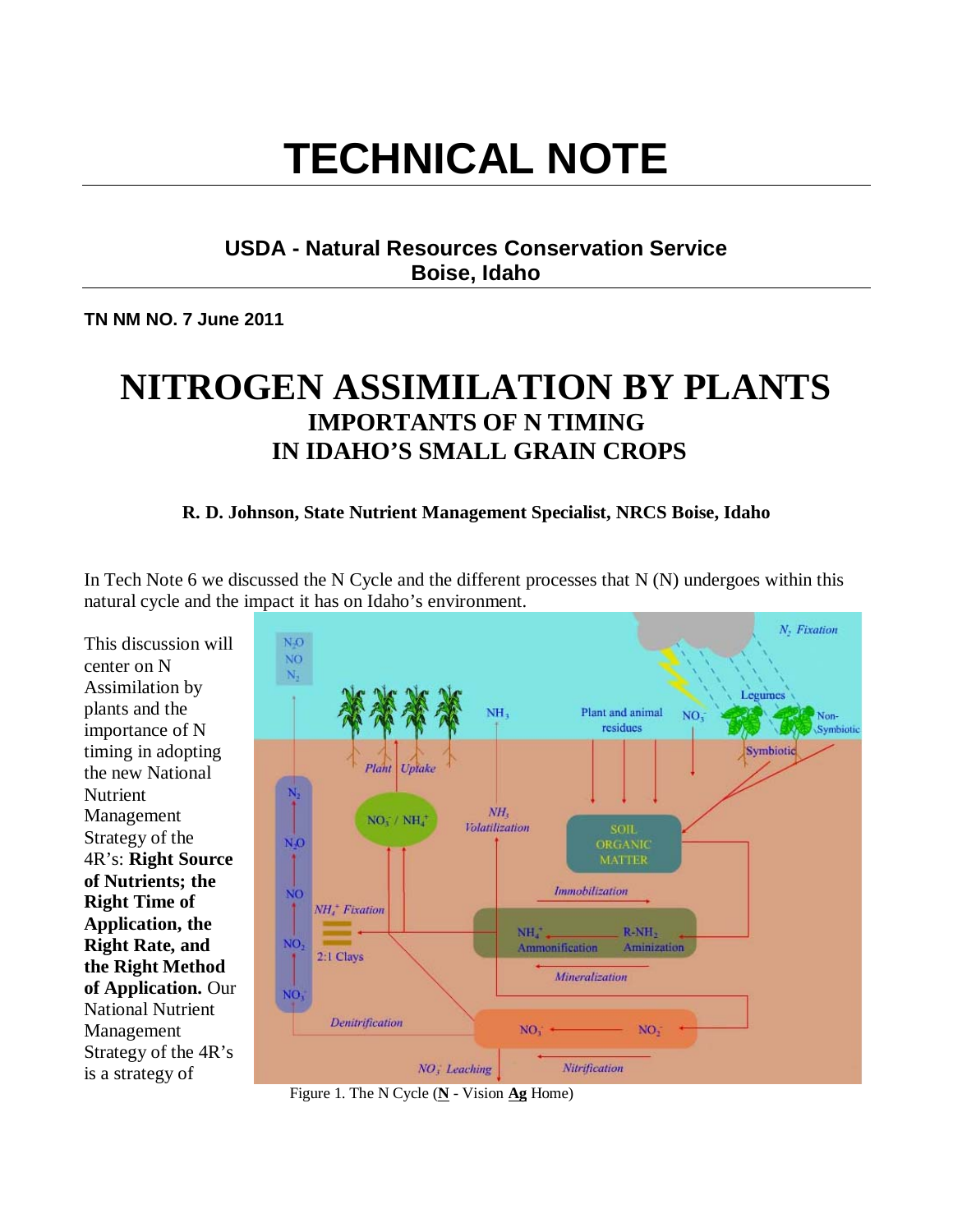assisting the producer in managing the application of N in meeting the Practice Specifications as outlined in the Idaho 590 Nutrient Management Standard, its option jobsheets and program guidelines. This emphasis is designed to address the need for a higher level of nutrient management using the 4R's to meet our National Water Quality objectives. This emphasis is a change in how we look at N management, a change from looking at increasing N use efficiency by increase yields or production economics to one that looks at the fact that as N rates increase there is a corresponding increase in risk to the environment.

# **N ASSIMILATION BY PLANTS**

# **Cumulative biomass accumulation**

N uptake by the typical crop in Idaho varies throughout its growing period. The following graph (Figure

1a) shows the cumulative biomass accumulation by the crop during the growing season (PNW 513). The sigmoid, or S-shaped, crop growth curve can be divided into three parts (designated by dotted lines):

- Slow growth early in the season (exponential)
- Rapid growth during midseason (linear)
- Slow growth (approaching a plateau) late in the season as the crop matures.

For most crops, the shift from vegetative growth (leaves, stems) to reproductive growth (seeds, tubers) occurs shortly after the crop attains Figure 2a.—Example biomass curve. maximum leaf area. Some crops (wheat, grass



seed, potatoes) are harvested at plant maturity. Other crops (alfalfa, peppermint) are harvested during the period of rapid, linear growth.

# **Cumulative N uptake**

This graph (Figure 2b) shows the cumulative above ground N uptake by the crop during the growing

season. Cumulative N uptake also follows a sigmoid curve over the growing season. This sigmoid curve is divided into three phases:

• Phase I: Slow N uptake corresponding to slow early growth

• Phase II: Rapid N uptake as the crop grows rapidly, increasing its leaf area

• Phase III: Slow or no crop N uptake.

During Phase III, N is redistributed within the plant from leaves to stems or reproductive

structures (tubers, seeds). Biomass continues to accumulate. Figure 2b.—Example cumulative N uptake curve.

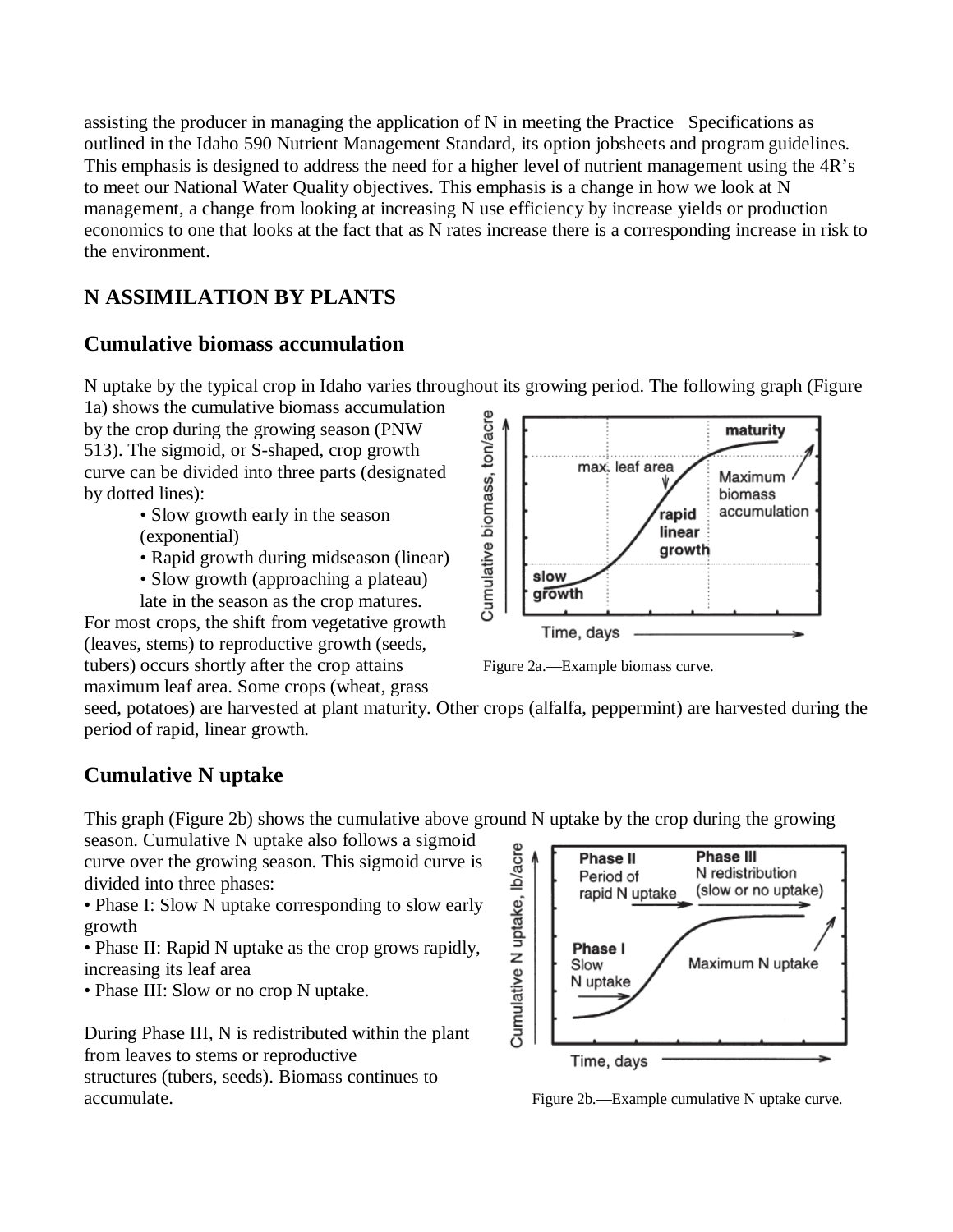The period of rapid N uptake begins about the time of rapid biomass accumulation (see Figure 2a); it is complete long before the crop reaches maturity. The maximum amount of above-ground crop N is called "maximum N uptake." For crops that are not grown to maturity, maximum N uptake is the N uptake at harvest.

#### **N uptake rate**

The N uptake rate curve in this graph (Figure 2c) is mathematically derived from the cumulative N uptake graph (Figure 1b). N uptake rate is the slope of the cumulative N uptake curve at any point in time. The maximum N uptake rate gives an indication of how rapidly the crop utilizes N during the period of rapid N uptake.

#### **General Principles**

The assimilation of N in field crops is primarily through the roots of the plant, the exception being foliar application of urea-N with absorption through the

leaf. Early in the physiological stages of a plant, both ammonium and nitrate are taken up by the plant. Often ammonium is taken up early in the development of the plant roots due to early root activity in the organic enriched surface soil and dominance of ammonium early in the spring prior to spring warm-up and increased nitrification. This uptake takes place through the root cap area (zone of division and elongation) and is dependent on the root growth. Later as the weather warms, transpiration in the plant increases, surface soil warm and increased nitrification, then nitrate-N Figure 1c.—Example N uptake rate curve. becomes the major N assimilated. We use



this fact to develop method of evaluating N in the plant and to determine what part of the plant to sample. This will be discussed later.

To discussion N assimilation in the crop, I am using winter wheat as the example. Winter wheat was

chosen because of it is produced throughout the state. N management and efficient N (N) fertilization is crucial to the economics of wheat production and the timing of N application has a significant impact on ground and surface water resources throughout the state. Excessive plantavailable N produces a crop, in the case of winter wheat, that is susceptible to lodging and disease with resulting decreased yields and increased input costs. The potential for enrichment of ground and surface waters with nitrates also increases with excessive N fertilizer



applications. However, insufficient N availability to wheat plants results in low yields and significantly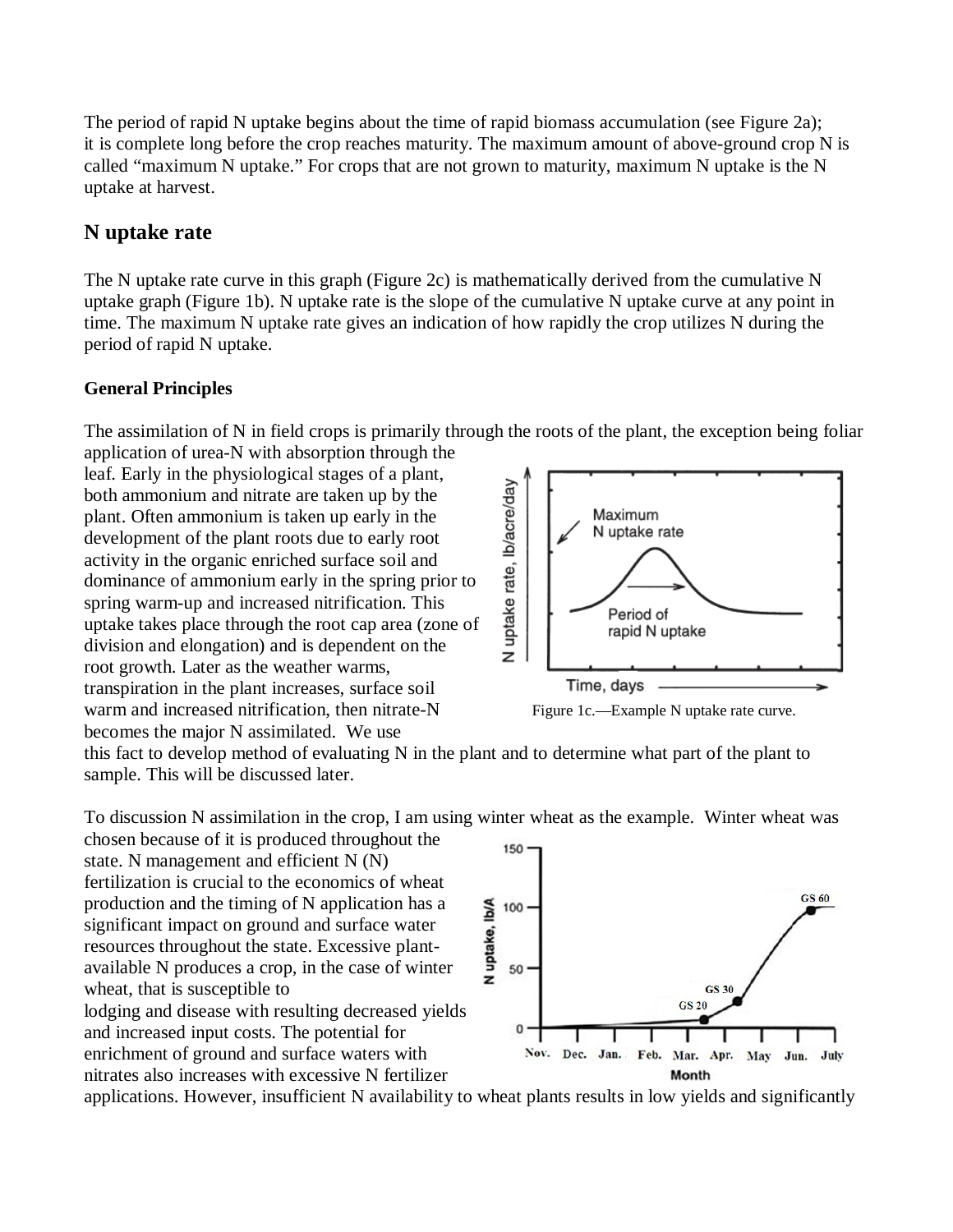reduced profits compared to a properly fertilized crop. N fertilizer rate and timing are the major tools available after planting to manipulate wheat to produce higher yields per acre with increase N use corn, sugar beet or potatoes. Table 3. lists several crops from the Pacific NW showing the typical data of

| Table — Examples of crop N uptake during the period of rapid N uptake (Phase II). <sup>a</sup> |                       |                                    |                                           |                                     |                                                 |                                           |  |  |  |
|------------------------------------------------------------------------------------------------|-----------------------|------------------------------------|-------------------------------------------|-------------------------------------|-------------------------------------------------|-------------------------------------------|--|--|--|
| Crop                                                                                           | Location <sup>b</sup> | <b>Phase II</b><br>period<br>dates | <b>Phase II</b><br>period<br>growth stage |                                     | <b>Maximum</b><br>N uptake rate<br>(lb N/a/day) | <b>Phase II</b><br>N uptake<br>$(lb N/a)$ |  |  |  |
| Winter wheat<br>(soft white)                                                                   | WV                    | 1 Mar to 30 Apr                    | jointing                                  | heading                             | $2$ to $3$                                      | 60                                        |  |  |  |
| Tall fescue and peren-<br>nial ryegrass for seed WV                                            |                       | 1 Apr to 30 Apr                    | jointing                                  | heading                             | $2$ to $3$                                      | 70                                        |  |  |  |
| Hops                                                                                           | WV                    | 10 Jun to 10 July                  | vegetative                                | cone initiation                     | $3$ to $4$                                      | 80                                        |  |  |  |
| Peppermint<br>(unflamed)                                                                       | WV                    | 10 May to 1 Aug                    | $3$ to $6$ in high                        | harvest                             | $1$ to $2$                                      | 80                                        |  |  |  |
| Peppermint<br>(flamed)                                                                         | WV                    | 1 June to 1 Aug                    | 3 to 6 in high                            | harvest                             | $2$ to $3$                                      | 160                                       |  |  |  |
| Potatoes<br>(Russet Burbank)                                                                   | CB                    | 40 to 100 days after<br>planting   | late vegetative<br>Growth Stage I         | middle of tuber<br>Growth Stage III | $4$ to 5                                        | 150                                       |  |  |  |
| Onions (dry bulb)                                                                              | TV                    | 1 July to 15 Aug                   | 6 to 8 leaf                               | tops down                           | $1$ to $2$                                      | 70                                        |  |  |  |

a Example data are derived from crop N uptake curves presented in Figures 2-10. Crop N uptake rate varies with cultivar, plant population, cultural practices, and climate.

 $\delta$  Locations: WV = Willamette Valley, OR: CB = Columbia Basin, WA: TV = Treasure Valley, ID.

Phase II (rapid uptake) and the maximum N uptake rate in lb-N/ac/day. The data shows the importance of having positional N in the soil at or during this period.

The winter wheat plant has a generalized N uptake pattern that is depicted by the following curve. A crop that is planted on time for a particular location germinates, emerges, and tillers prior to the dormancy period that generally begins in Mid-November. Dry matter production and thus N requirement is rather low during the autumn, but N is required to establish the crop and promote the production of fall tillers. Fall tillers are those that will begin growth first in the spring, and generally produce heads with more kernels. The Root systems are also developed in the autumn, and are generally larger than the top growth. Well-developed roots reduce winter-kill and prepare the plant to efficiently utilize nutrients and moisture from the soil. N fertilization in excess of the amount which the plant can utilize prior to dormancy creates the potential for leaching losses of the N. Plants with excessive fall growth are also more susceptible to disease infection and winter-kill. Hence, a moderate amount (15-30 lbs. of N/acre) is all that is needed for establishing a timely-planted winter wheat crop.

The wheat crop utilizes very little N during winter dormancy. N applied early in the dormancy period is subject to leaching and/or run-off losses. Applying large amounts of N on frozen and snow covered ground, and expecting this N to be available for producing grain in April and May, is not reasonable because of climatic conditions, potential for ammonia volatilization from applied urea, and the growth pattern of wheat. However, there are situations, particularly on very sandy soils in Southern Idaho, in which a small N application in March may be beneficial. Such conditions might warrant an application of 30 lbs. of N per acre to encourage tillering and root growth. However, potential losses to the environment are great with such applications, and they should be made only after careful consideration of the specific field conditions, and the N application should not exceed 30 lbs. N/acre.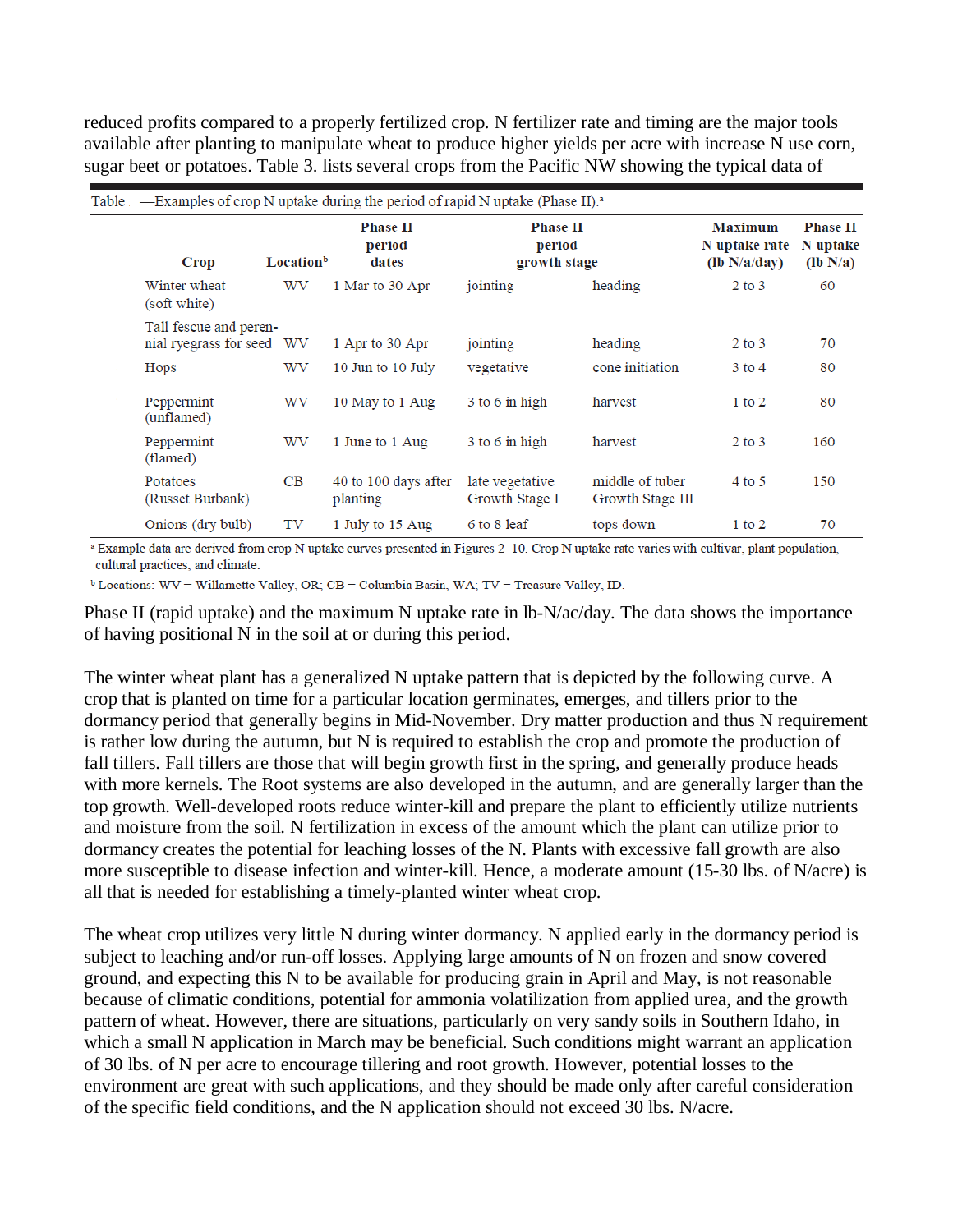The wheat crop typically breaks dormancy in late March/early April in most areas of Idaho. As growth begins so does the crop's requirement for N. Late winter/early spring growth is characterized by further tillering of the crop prior to stem elongation. Since the initial growth is usually rather slow because of cool temperatures, the initial N fertilizer application should be as near to the initiation of growth as it is possible to estimate for important, however, to realize that fields with low tiller numbers should receive spring top-dress on N so that tiller production is not delayed due to a lack of plant-available N.

The N uptake curve shows that N uptake is usually not great during the period of mid-February to mid-

April. Again, this closely matches the growth or dry-matter production pattern for the crop. Excessive N applications during the early-spring tillering phase can result in spindly plants that are more likely to lodge and be susceptible to diseases such as powdery mildew. The leaf sheath erection growth phase, Zadoks GS 30, signals the beginning of stem elongation and the most rapid phase of wheat growth. Two important factors are occurring during this time. First, the potential number of kernels per head is being established during the embryonic formation of the head. Second, rapid N uptake begins.

tiller abortion with resulting lowered harvest population. Some tillers will always be lost. However, stands with marginal populations at the end of tillering are likely to have lower yields due to low numbers of heads/sq. ft. at harvest. The initial phase of head development is occurring at GS 30. The late winter/early spring N application should be adequate to develop the embryonic head.

Visually, the crop should have a medium to dark green color and be vigorously growing by GS 30. If the crop is beginning to show signs of chlorosis (yellowing), then the application of N at this stage is **Nutrient Uptake Timing by Crops to assist with fertilizing decisions <b>EB0191** 



Management must now be directed to maintaining developing heads. Inadequate available N causes



FIGURE 2. Nutrient accumulation in leaves, stems, head and grain of irrigated hard red spring wheat as a percent of each nutrient's maximum. Growing Degree Units are cumulative average daily temperature as defined in the text. This figure was modified from its original (4).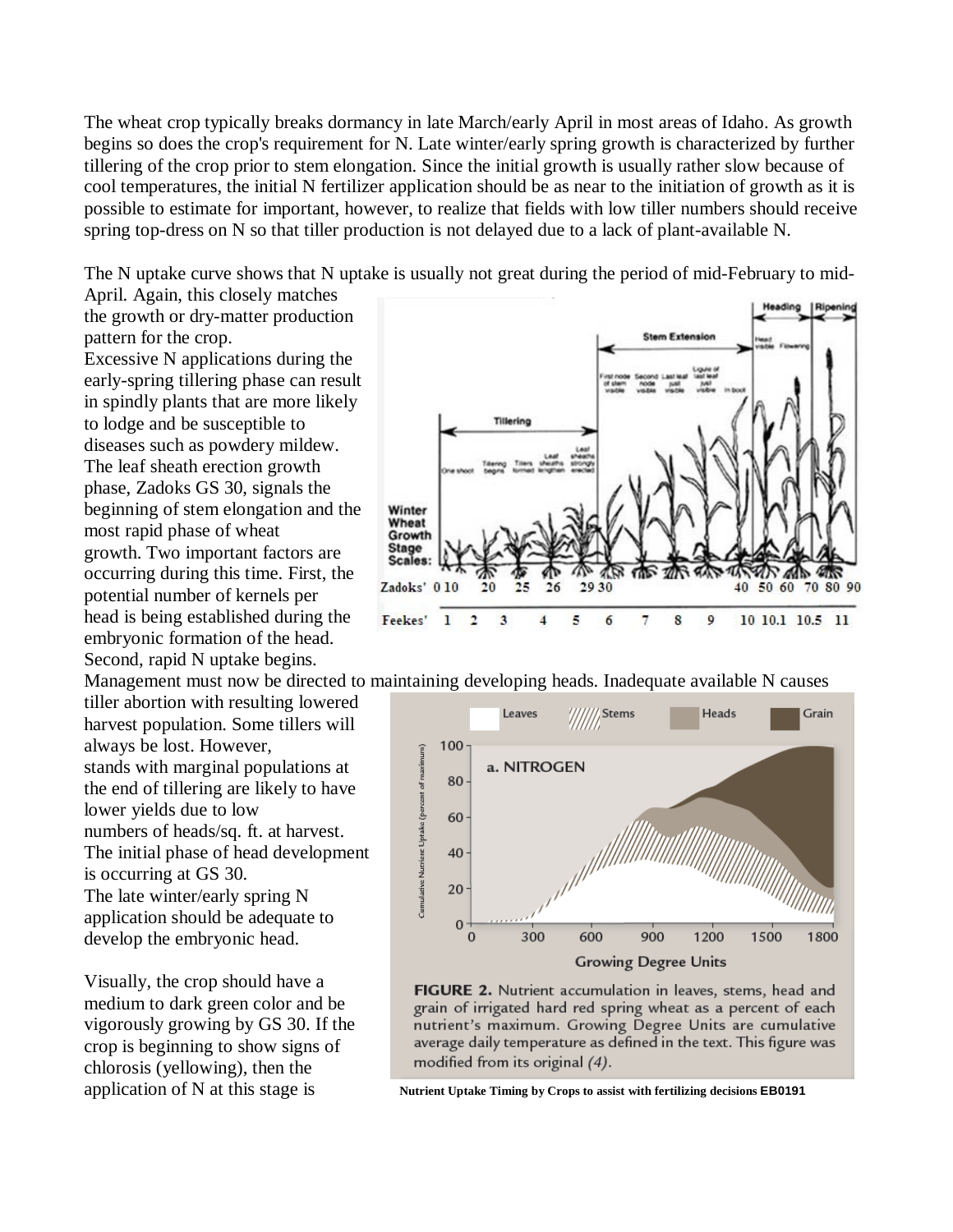critical for the development of adequate head size. Priority should be given to N treatments for crops showing a lack of adequate N at this stage of growth. The question of N fertilizer amounts at this growth stage will be discussed in a later section of this report.

Finally, GS 30 indicates that the wheat plant is about to embark on it's most rapid period of vegetative growth in order to build a structure for producing carbohydrate to fill the grain. The largest period of N uptake beginning Mid April through the first two weeks of June (flowering) for a well-fertilized crop grown under Idaho climatic conditions. This is where it all comes together and based on whether the crop is produced under non-irrigation or irrigation will be measured how well the producer has managed N.

For the dryland or non-irrigated producer, it's knowing the fields, their soils and second guessing the weather, particularly, winter and early spring moisture. The key is when to apply the N and applying the right form of N that will be available to the crop following GS 30, when the greatest N amount is required by the crop. The timing of N application is going to be dependent on the form and method of application that a producer can used, which makes it difficult for development of program policy under Idaho's climatic conditions. One program may not fit all precipitation zones across Idaho. For the farmer who has the privilege of irrigation, it's easier to management N timing and rates, with the exception when weather delays irrigation and the ability to apply water-run or fertigation N. Under both scenarios, knowing the growth stage of the crop and managing N to assure optimum yields is critical in N use efficiency and reduction of having N get away from the crop and into the environment. The key is working with the producer and making the best fit decision.

During the post GS 30 to GS 60 period, fertilizer management must provide for the crop requirement during this phase in order to have adequate leaf area for producing profitable yields. An important consideration to think about when discussing N management options with the producer is that during the post GS 30 to GS 60 period (Stem Extension and Heading) there is very little chance for leaching loss of N fertilizer when applied near the beginning of this growth phase due to the extensive growth of the wheat root system by GS 30 and the relatively high rates of evapotranspiration provides an major sink for nitrate-N uptake by the crop during this time period.

N uptake during the grain-fill period (early June through July) is relatively low compared to uptake during the stem elongation phase of growth. Plant tissue N is mobilized and translocated to the grain during this period with only small additions coming from available soil N. Research has shown no yield increases from N fertilizer applications at or after flowering. Foliar applications (10 to 20 lbs. N/acre) of urea at this growth stage have been shown to increase grain protein but not yield. If such applications are made, they should be made in sufficient volumes of water (20 to 30 gallons/acre) to reduce the potential for foliar burn.

# **Seedbed Considerations**

Plant available N is needed in the surface soil during the germination and development of the wheat seedling in order to promote tillering and root development. Our difficulty is the FGs are based on foot increments for soil sampling for development of the N budget. In this new approach, the seedbed sample is the top 6 inches of soil. The reason for this is research has shown that if soil nitrate levels are less than 10 ppm  $\overline{NO_3}$ -N in the top 6 inches of soil, the emerging seedlings and developing tillers are likely to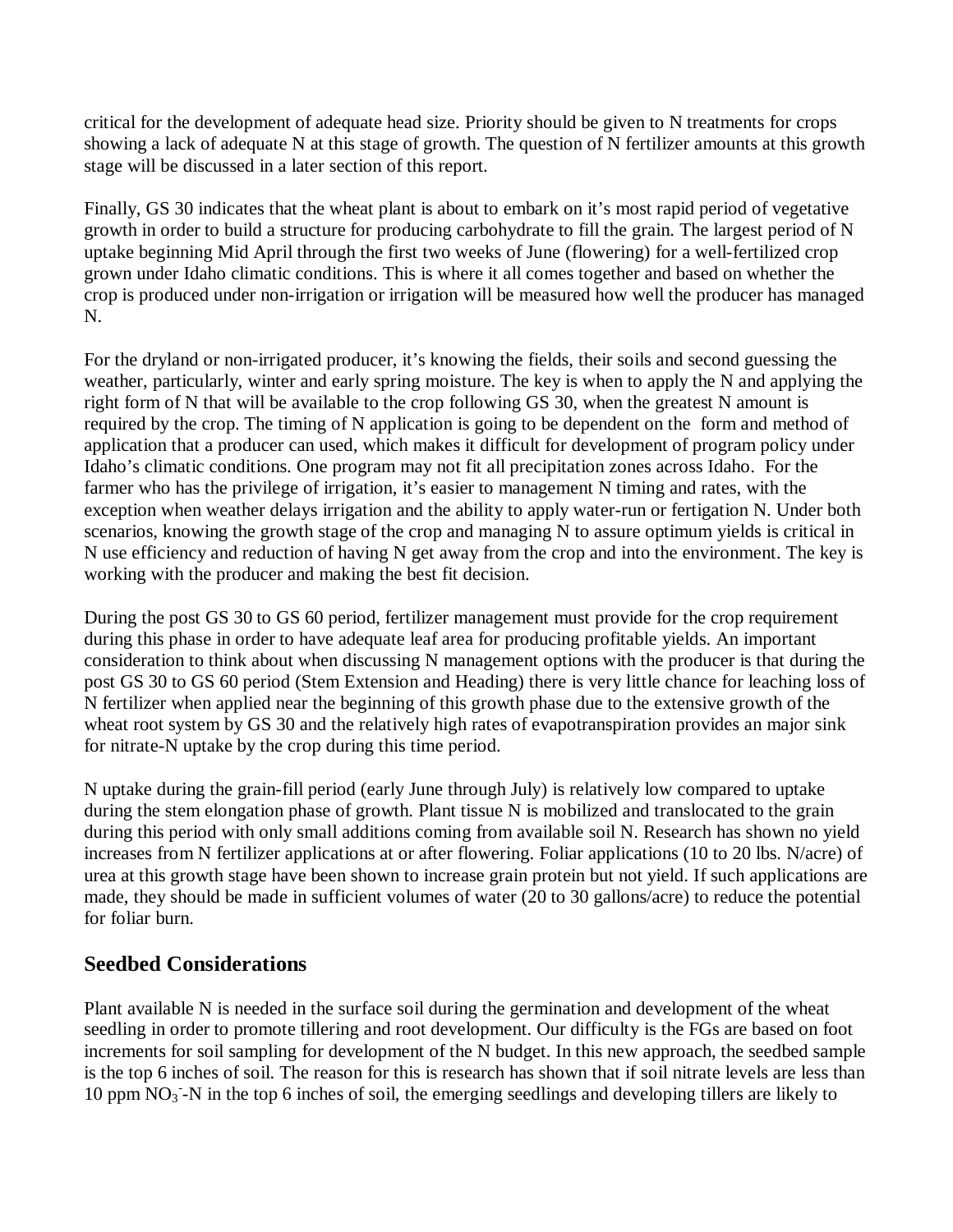exhibit N deficiency symptoms. Extractable nitrate-N levels of 30 ppm  $NO<sub>3</sub>$ -N in the surface 6 inches of soil indicate a high level of N availability and no fertilizer N application is required. Research has also shown that applying 15 to 30 lbs-N/acre just before planting and prior to tillering GS 20 will stimulate tillering and root development in those situations where residual N availability is less than the desired 10 ppm NO<sub>3</sub>-N. If the N fertilizer is applied pre-plant the N fertilizer should be incorporated in the surface 2 to 4 inches for conventional tillage systems. Surface applications have been found to be adequate for no-till.

# **Early Spring Consideration (Split N Applications)**

The flow chart on the next page summarizes an approach to determining the optimum economic late winter/early spring N rates for winter wheat. The system relies on tests which are field specific and is flexible to be able to be used by growers who will split their late winter/early spring N applications as well as those growers who choose not to split their N fertilizer application. As shown in the chart, all

growers, whether they plan to split their N or not, should start by making tiller counts to determine whether an early N application is needed to stimulate tiller development. The rate of the first application of a split is based on a tiller count and the rate of the second application is based on a tissue test.

For growers not willing to split, when tiller numbers are low a single application should be made at growth stage GS 10 with rate based on a soil nitrate test; and when tiller numbers are adequate a single application should be made at GS 30 with rate based on a tissue test. The growers that are not encouraged to utilize an N inhibitor, or slow or controlled release N source. If the producers are top-dressing using a fertilizer containing urea form of N they should be encouraged to use a urease inhibitor. The flow chart shows how to obtain field-specific N rate recommendations for late winter/early spring N applications. A tiller count should be the first step in all fields, regardless of whether spring N applications will be split or not; then

follow the arrows. The first application in a split is made when the wheat crop breaks dormancy and begins active growth. This usually occurs in late March, and is also known as "spring greenup." As a side note, this corresponds closely to 450-500 Spring Growing Degree Days based on 32°F  $(GDD_{(32^{\circ}F)}).$ 



Where GDD  $_{(32^{\degree}F)} = (T_{max} - T_{min})/2 - 32$ . Another way to determine this awakening of the dormant wheat plant is the presence of "white fuzzy root" on the seminal lateral tiller roots. The purpose of the first N application in a split is to stimulate formation of additional tillers when such stimulation is necessary to achieve optimum tiller density. The main nutritional needs of the crop will be supplied by the second application in the split.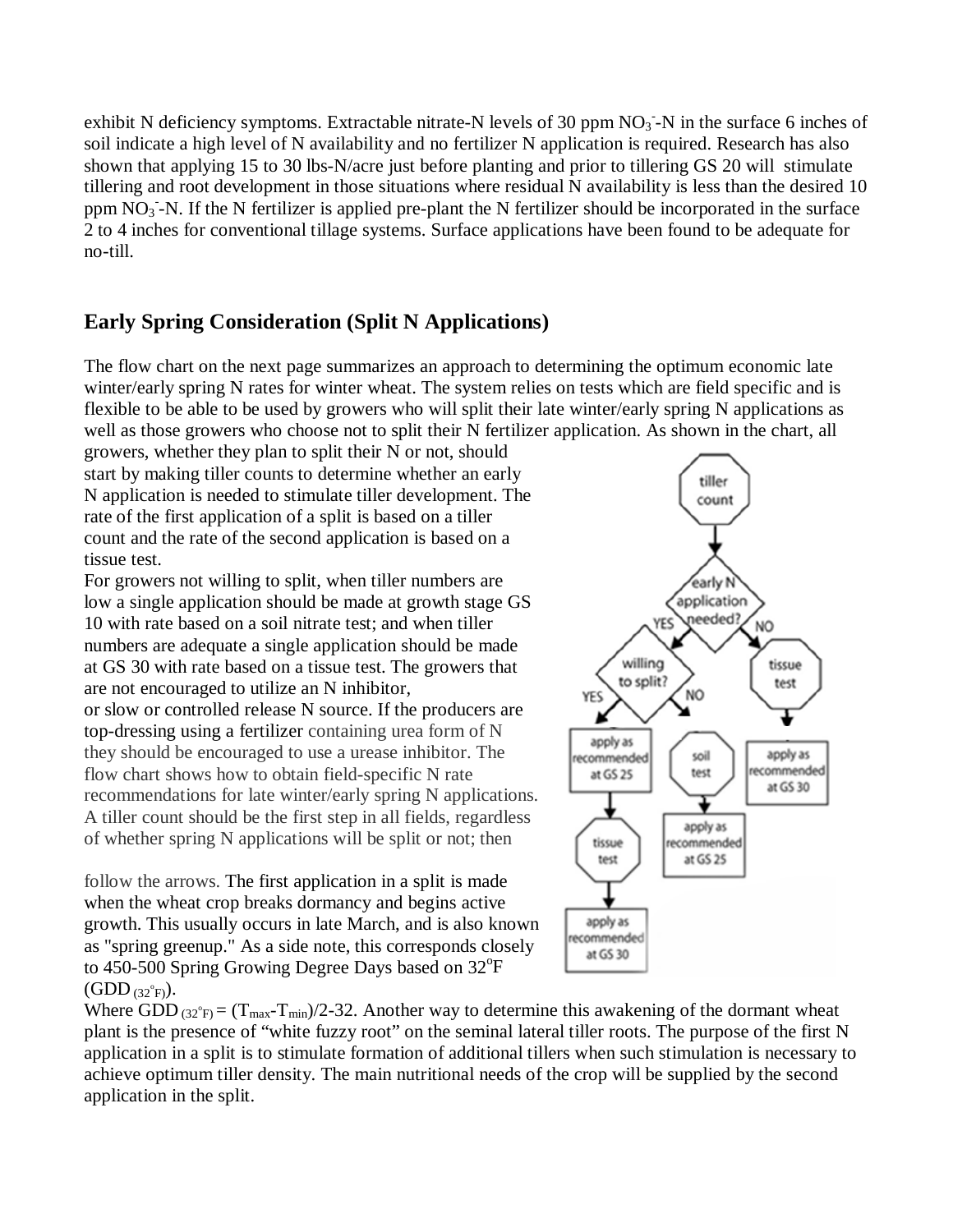The rate recommendation for the first application in a split is based on tiller density measurements. To measure tiller density:

- 1. cut a dowel rod to a 3-foot length,
- 2. lay the dowel down next to an average-looking row and count **all** tillers with three or more leaves that are found in the 3-foot length, record this number;
- 3. repeat this count in **at least** five other locations that are well-spaced around the field;
- 4. average all tiller counts from the field;
- 5. calculate tiller density (in tillers per square foot) with the following equation:

Tiller Density= (Average Tiller Count  $X$  4) / row width (in inches).

Use the graph to the right to get a rate recommendation from the tiller density measurement. If tiller numbers are low, 50/sq. ft. or less, N fertilization at this time is critical for the crop to develop any reasonable yield potential. Fields with low tiller counts should be fertilized before fields with more tillers, if possible. If tiller numbers are high, 100/sq. ft. or more, no N application is needed at this time. When winter precipitation is above average and may have lowered the level of residual soil N, you should consider adjusting the recommendation upward.



 The second application in a split is made just prior to the period of maximum N uptake (GS 30). If you're keeping track of GDD it is about 300 to 600 GDD  $_{(32°F)}$ . Its purpose is to supply the main nutritional needs of the crop to the extent that they are not already satisfied by soil N and the first N application (if any).

Research on winter wheat has shown that tissue N content at growth stage GS 30 is a reliable indicator of how much additional N fertilizer is needed to ensure that the nutritional needs of the crop are met. Use the graph to the right to obtain a rate recommendation from tissue test results. This data and rates are based on Pacific Northwest Universities (Idaho, Oregon and Washington) Research. A maximum of 120 lbs-N/acre should be the target application at GS 30 if no N was applied at GS 25 (due to high tiller density) and tissue N measured at growth stage 30 is low. Total spring N applications (GS 25 plus GS 30) should not exceed a total of 120 lbs-N/acre in order to avoid problems with lodging and yield loss. For example, if 40 lbs-N/acre was applied at GS 25 and tissue test results give a recommendation of 100 lbs-N/acre at GS 30, only 80 lbs-N/acre should be applied at GS 30.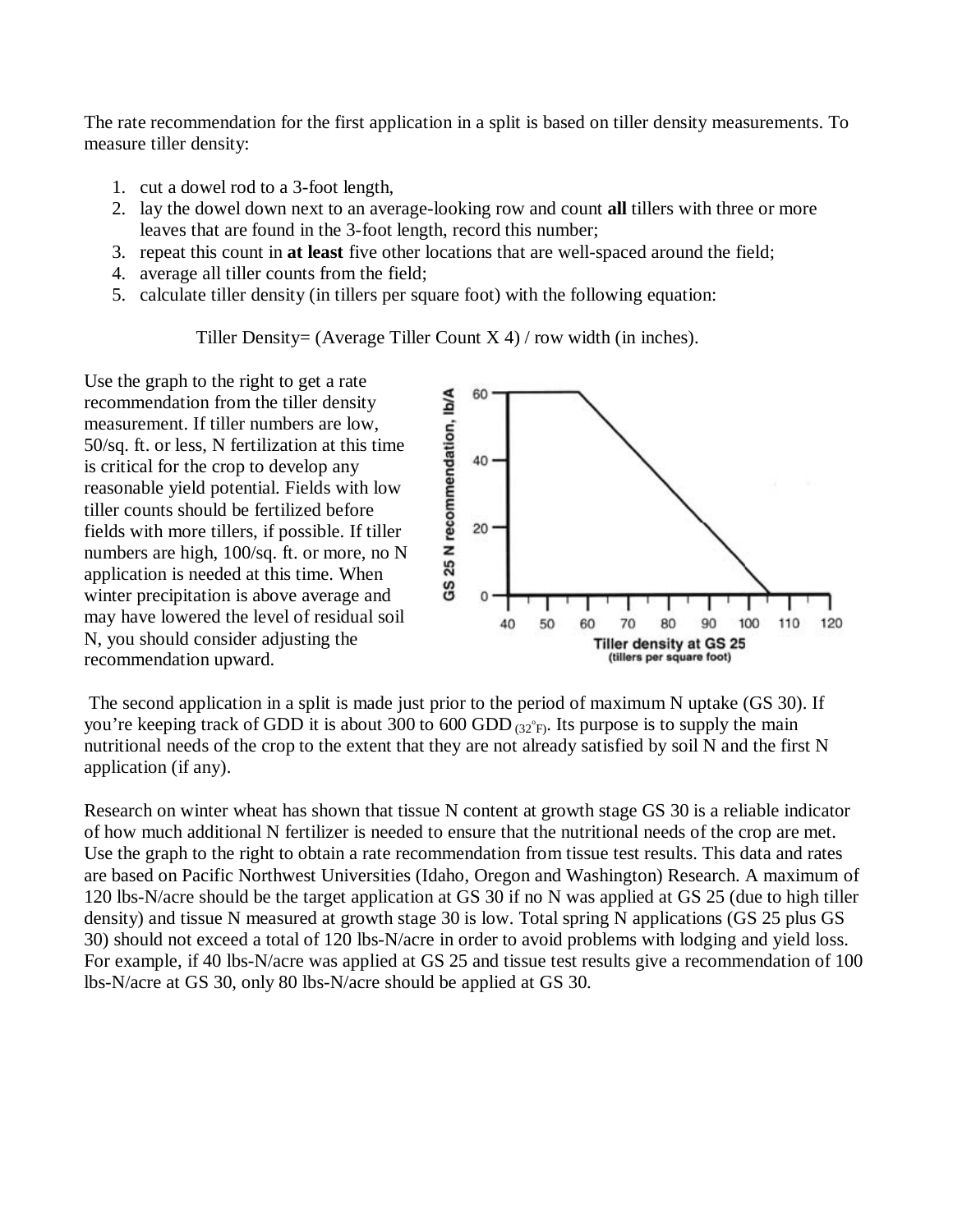The first requirement for obtaining a good plant tissue sample for use in estimating N fertilizer requirement at GS 30 is to be certain that the wheat is in growth stage 30. Growth stage 30 is when the leaf sheaths of the wheat are strongly erected and splitting the stem shows a hollow internode area about 1/2 inches in length. GS 31 has been reached when the first node of the stem is visible at the base of the plant. Sampling at the correct stage of growth is very important. Rapid growth during this time



results in the N content being diluted by increases in dry matter production. Samples taken earlier than GS 30 will generally show higher concentrations of N than will be found at GS 30. If these higher %N values were used for predicting the N fertilizer needed on a given field, a less than optimum N fertilizer recommendation would result. Samples taken after GS 30 will usually show lower percent N concentrations, which can result in higher than needed N fertilizer recommendations. Thus, proper

identification of GS 30 is essential to making good use of this system.

A representative tissue sample from the field is essential for accurately predicting fertilizer N requirement at GS 30. Obtaining a representative tissue sample is similar to obtaining a representative soil sample. Unusual areas of the field should be avoided. If major differences in top-growth and apparent residual N availability are evident in large areas of the field, the areas should be sampled (and fertilized) separately. The sample is taken by

**GS 31 GS 30** than<br> $3/4$  in  $\pm$ lst node  $\pm$ x ÷ lst more more  $than$ than less more  $\frac{1}{3}$  ir  $\frac{\text{thor}}{\text{than}}$   $\frac{1}{3}$  in  $\frac{\text{than}}{\text{1/3}}$  $1/3$  in  $1/3$  in

cutting a handful of wheat tissue at 20 to 30 representative areas in the field. The top-growth should be cut at approximately 1/2 inch above ground; soil particles clinging to the tissue must be brushed from the tissue; and dead leaf tissue must be removed from the sample. The individual samples should be placed in a paper bag large enough to allow good mixing of the tissue.

After thorough mixing of the tissue sample, take approximately three handfuls of tissue from the mixed sample and place in the sample bag provided by the laboratory, or in a clean paper bag. Samples should go directly to the laboratory. If samples cannot be analyzed within 24 hours from the time they are taken, they must be dried to prevent spoilage. Tissue samples should never be packaged in plastic bags due to condensation that can initiate sample decay.

The plant tissue sample taken at GS 30 can also be analyzed for nutrients other than N. These analyses can be useful in detecting nutritional problems which can possibly be corrected at the time of making the GS 30 N application. The following table contains values for sufficiency levels of selected nutrients. These values are

| Table 1. Nutrient sufficiencylevels from            |  |
|-----------------------------------------------------|--|
| whole wheat plant tissue samples taken<br>at GS 30. |  |
|                                                     |  |

| Nutrient                                                 |                                    |  |                   |  |  |  |     |  |  |  |  |
|----------------------------------------------------------|------------------------------------|--|-------------------|--|--|--|-----|--|--|--|--|
| $S^*$                                                    |                                    |  | P K Mg B Zn Mn Cu |  |  |  |     |  |  |  |  |
| ------------%---------------------   -------ppm--------- |                                    |  |                   |  |  |  |     |  |  |  |  |
|                                                          | $0.25$ $0.25$ $2.0$ $0.10$ 3 12 20 |  |                   |  |  |  | - 3 |  |  |  |  |
| "Sufficient level"                                       |                                    |  |                   |  |  |  |     |  |  |  |  |

\*An N/S ratio of less than 15 indicates adequate sulfur content in relation to N content of the tissue.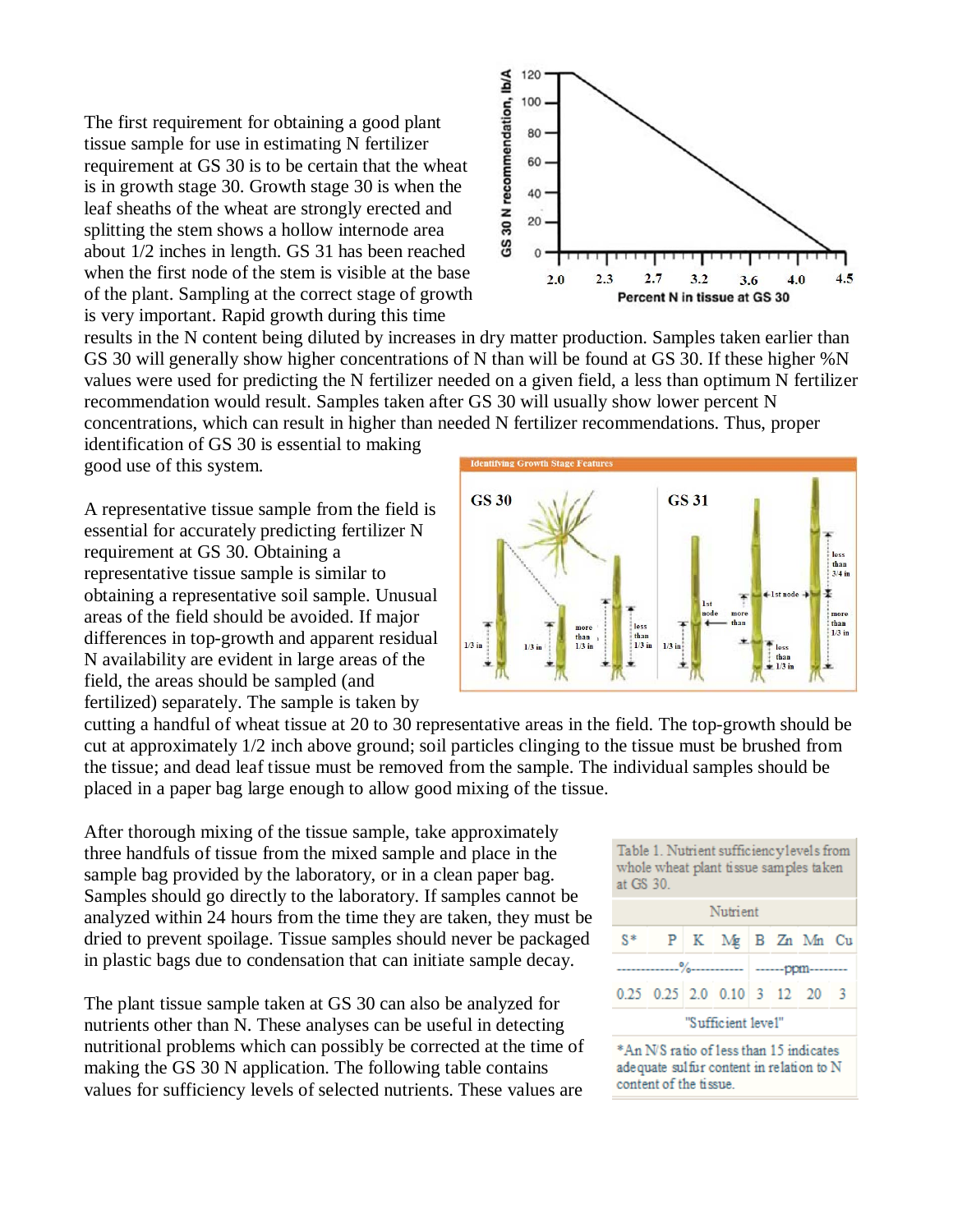considered sufficient based on limited research and numerous observations of data from tissue samples taken at GS 30 in intensive wheat management demonstrations.

In situations where heavy rains occur during the several weeks prior to taking the GS 30 tissue sample, recommendations should probably be adjusted upward. This is especially true on sandy-textured soils. Situations in which a downward adjustment of the recommendation should be considered include soils that have received manure or sludge applications, soils with high organic matter levels, and clayeyloamy textured soils.

### **Single-application management**

Split spring N applications often produce higher yields than can be produced with any rate or timing in a single application. As we try to improve the efficiency of applied N the ideal situation is to recommend splitting spring N applications wherever possible. However, logistical reasons because of field conditions, climatic conditions, or the fact of too many acres for the level of management required in Split-application management, prompt some growers to make only a single late winter/early spring N application on some or all of their wheat acreage. If this is the case, then there are two choices, if the producer can split on only part of your acreage, splitting is more likely to be beneficial on sandier land or are subject to run-off and potential leaching. For the same reason, it is preferable to make single N applications late (GS 30) rather than early (GS 25). If a field is low in tillers, however, waiting until GS 30 (when tillering has ended) to make a single N application can seriously damage yield potential.

The first step in single-application N management is to determine whether there are an adequate number of tillers in a particular field. Count tillers and calculate tiller density as described in the above section, "First application in a split." If you have 90 or more tillers per square foot, it is recommended to wait until GS 30 and making a single N application then based on a tissue test. With 90 or more tillers per square foot, delaying your single application until GS 30 is beneficial not only because it reduces the chance of N loss by leaching, but because a single early application will result in **too many** tillers, leading to spindly shoots, too many leaves, and increased probability of disease and lodging. In most cases, a single N application at GS 30 is economically superior to a single application at GS 25 when tiller density is between 70 and 90 tillers/square foot at GS 25. How to take a tissue sample and obtain an N rate recommendation for GS 30 are described in the above section, "Second application in a split."

When tiller density at GS 25 is below 70 tillers/square foot, "single-shot" N applications should be made at GS 25. Fields with the lowest tiller densities should be fertilized first, where possible. The rate of N to be applied can be based on a measurement of soil nitrate-N in the top 3-foot soil depth plus the soil ammonium-N in the first foot. This test, while producing recommendations that are economically superior to a fixed rate of 80 lbs-N/acre, is not as reliable as the GS 30 tissue-test. This is another reason why a single late application is

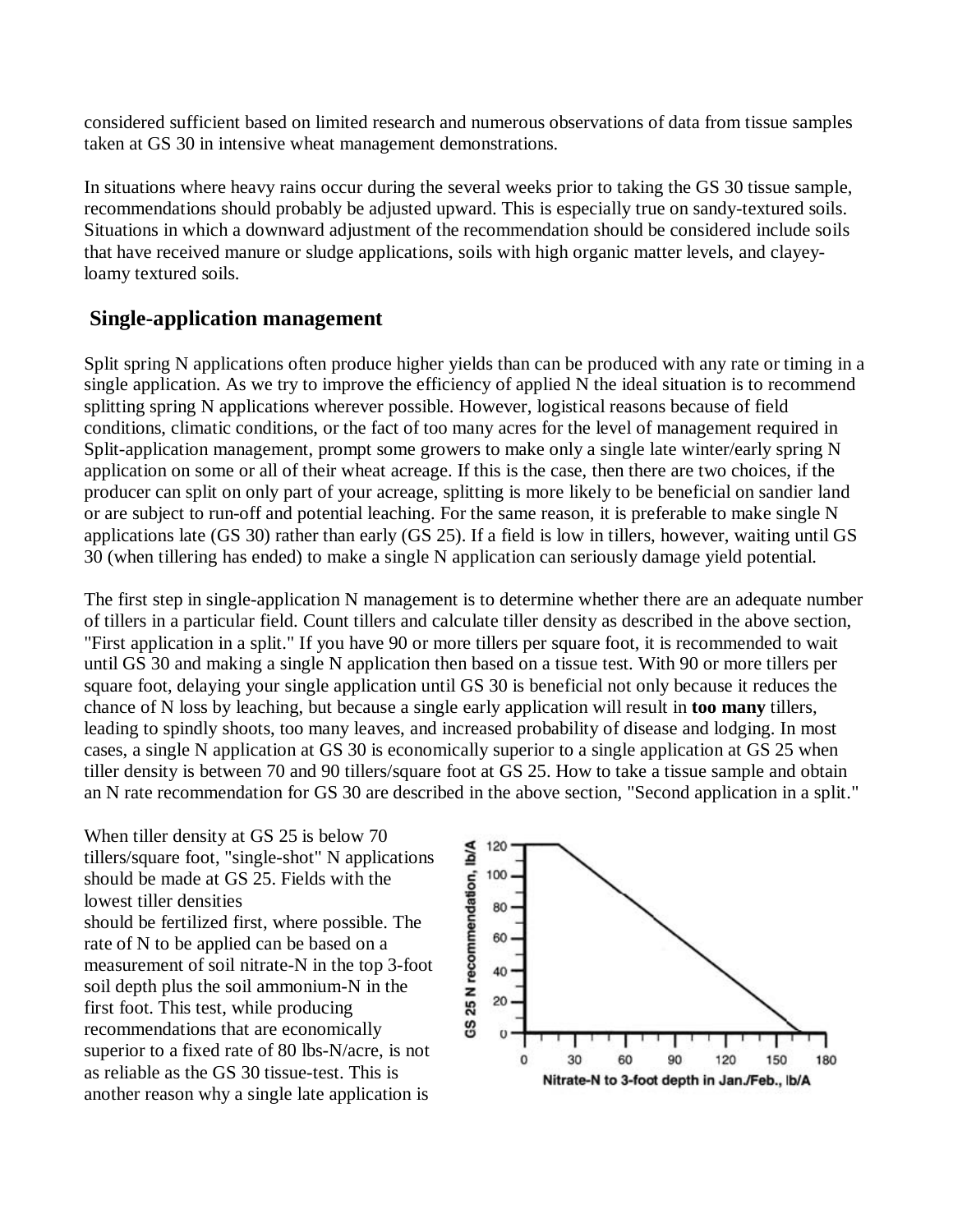preferable when tiller numbers are adequate.

The samples should be divided into three 1-foot increments to determine the nitrate distribution in the soil profile. Results (in ppm) from each 1-foot layer should be multiplied by 3.5 in Northern Idaho and 4.0 for Southern Idaho to convert to lbs-N/acre.

If soil nitrate levels are very high, i.e. 120 to 150 lbs-nitrate-N per acre, then little if any yield response will be expected from applying additional fertilizer N in a single application program. Such soil nitrate levels are most likely to be found in loam and silt loam soils or soils with sandy surface textures and high levels of clay in the subsoil; tiller numbers for a timely planted crop will generally be high on these soils.

# **In summary**

N Assimilation by plants is an importance of consideration in adopting the new National Nutrient Management Strategy of the 4R's: **Right Source of Nutrients; the Right Time of Application, the Right Rate, and the Right Method of Application.** N uptake by the typical crop in Idaho takes on a sigmoid, or S-shaped, crop growth curve, which can be divided into three parts (designated by dotted lines):

- Slow growth early in the season (exponential)
- Rapid growth during midseason (linear)
- Slow growth (approaching a plateau) late in the season as the crop matures.

For most crops, the shift from vegetative growth (leaves, stems) to reproductive growth (seeds, tubers) occurs shortly after the crop attains maximum leaf area. Some crops (wheat, grass seed, potatoes) are harvested at plant maturity. Other crops (alfalfa, peppermint) are harvested during the period of rapid, linear growth. Cumulative N uptake also follows a sigmoid curve over the growing season. This sigmoid curve is divided into three phases:

- Phase I: Slow N uptake corresponding to slow early growth
- Phase II: Rapid N uptake as the crop grows rapidly, increasing its leaf area

• Phase III: Slow or no crop N uptake. During Phase III, N is redistributed within the plant from leaves to stems or reproductive structures (tubers, seeds). Biomass continues to accumulate. The period of rapid N uptake begins about the time of rapid biomass accumulation; it is complete long before the crop reaches maturity. The maximum amount of above-ground crop N is called "maximum N uptake." For crops that are not grown to maturity, maximum N uptake is the N uptake at harvest. The assimilation of N in field crops is primarily through the roots of the plant, the exception being foliar application of urea-N with absorption through the leaf. Early in the physiological stages of a plant, both ammonium and nitrate are taken up by the plant. Often ammonium is taken up early in the development of the plant roots due to early root activity in the organic enriched surface soil and dominance of ammonium early in the spring prior to spring warm-up and increased nitrification. This uptake takes place through the root cap area (zone of division and elongation) and is dependent on the root growth. Later as the weather warms, transpiration in the plant increases, surface soil warm and increased nitrification, then nitrate-N becomes the major N assimilated. We use this fact to develop method of evaluating N in the plant and to determine what part of the plant to sample.

Winter wheat was chosen to discuss N Assimilation because of it is produced throughout the state. N management and efficient N fertilization is crucial to the economics of wheat production and the timing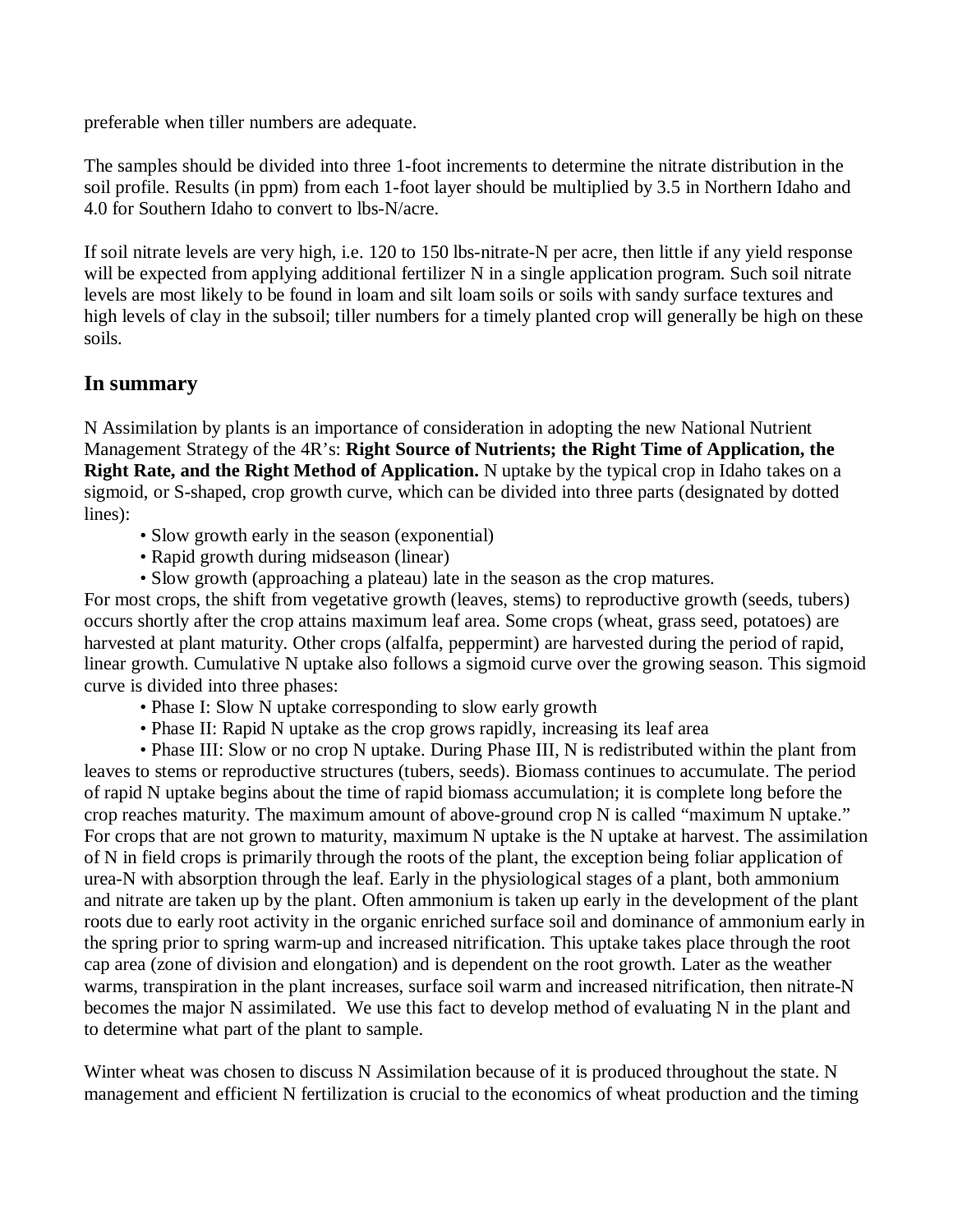of N application has a significant impact on ground and surface water resources throughout the state. Excessive plant-available N produces a crop, in the case of winter wheat, that is susceptible to lodging and disease with resulting decreased yields and increased input costs. The potential for enrichment of ground and surface waters with nitrates also increases with excessive N fertilizer applications. However, insufficient N availability to wheat plants results in low yields and significantly reduced profits compared to a properly fertilized crop. N fertilizer rate and timing are the major tools available after planting to manipulate wheat to produce higher yields per acre with increase N use corn, sugar beet or potatoes. Each Phase of nutrient uptake is critical to the crop and how N fertilizer is applied is critical to whether that N is going to have a negative effect on the environment. Winter wheat plant has a generalized N uptake pattern that is depicted by the S-Shaped uptake curve. The crop is planted, germinates, emerges, and tillers prior to the dormancy period over the winter. Dry matter production and thus N requirement is rather low during the autumn and early winter, but N is required to establish the crop and promote the production of fall tillers. Fall tillers are those that will begin growth first in the spring, and generally produce heads with more kernels. N applied early in the dormancy period is subject to leaching and/or run-off losses. Applying large amounts of N on frozen and snow covered ground, and expecting this N to be available for producing grain in April and May, is not reasonable because of climatic conditions, potential for ammonia volatilization from applied urea, and the growth pattern of wheat. The wheat crop typically breaks dormancy in late March/early April in most areas of Idaho. As growth begins so does the crop's requirement for N. Late winter/early spring growth is characterized by further tillering of the crop prior to stem elongation. Since the initial growth is usually rather slow because of cool temperatures, the initial N fertilizer application should be as near to the initiation of growth as it is possible to estimate for important, however, to realize that fields with low tiller numbers should receive spring top-dress on N so that tiller production is not delayed due to a lack of plant-available N.

Growth Stages and Growing Degree Days can be used to assist the planner in when to apply N for optimum N nutrient management. Excessive N applications during the early-spring tillering phase can result in spindly plants that are more likely to lodge and be susceptible to diseases such as powdery mildew. The leaf sheath erection growth phase, Zadoks GS 30, signals the beginning of stem elongation and the most rapid phase of wheat growth. Two important factors are occurring during this time. First, the potential number of kernels per head is being established during the embryonic formation of the head. Second, rapid N uptake begins. Visually, the crop should have a medium to dark green color and be vigorously growing by GS 30. If the crop is beginning to show signs of chlorosis (yellowing), then the application of N at this stage is critical for the development of adequate head size. Priority should be given to N treatments for crops showing a lack of adequate N at this stage of growth. Finally, GS 30 indicates that the wheat plant is about to embark on its most rapid period of vegetative growth in order to build a structure for producing carbohydrate to fill the grain. The largest period of N uptake beginning Mid April through the first two weeks of June (flowering) for a well-fertilized crop grown under Idaho climatic conditions. This is where it all comes together and based on whether the crop is produced under non-irrigation or irrigation will be measured how well the producer has managed N.

For the dryland or non-irrigated producer, it's knowing the fields, their soils and second guessing the weather, particularly, winter and early spring moisture. The key is when to apply the N and applying the right form of N that will be available to the crop following GS 30, when the greatest N amount is required by the crop. The timing of N application is going to be dependent on the form and method of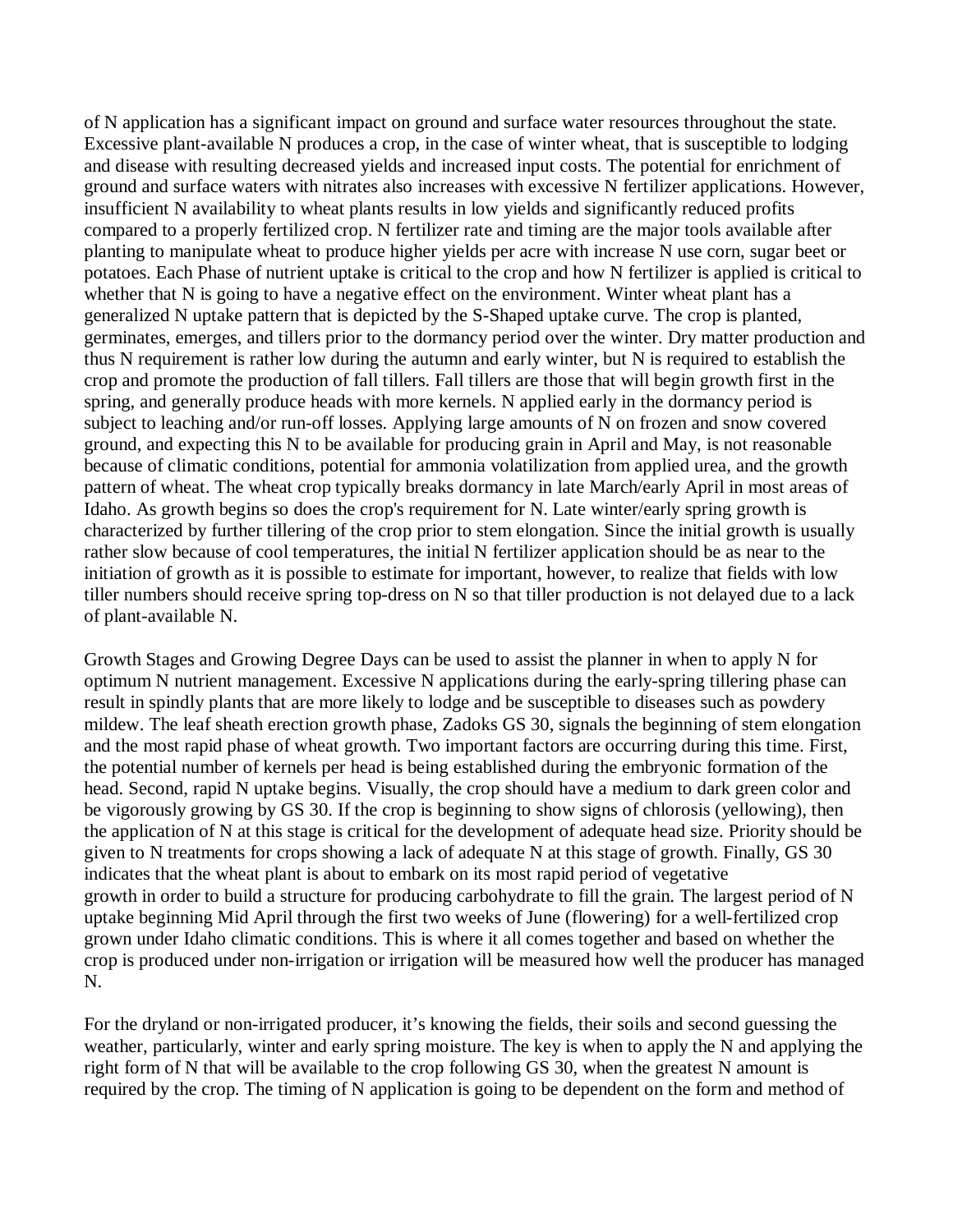application that a producer can used, which makes it difficult for development of program policy under Idaho's climatic conditions. One program may not fit all precipitation zones across Idaho. For the farmer who has the privilege of irrigation, it's easier to management N timing and rates, with the exception when weather delays irrigation and the ability to apply water-run or fertigation N. Under both scenarios, knowing the growth stage of the crop and managing N to assure optimum yields is critical in N use efficiency and reduction of having N get away from the crop and into the environment. The key is working with the producer and making the best fit decision. During the post GS 30 to GS 60 period, fertilizer management must provide for the crop requirement during this phase in order to have adequate leaf area for producing profitable yields. An important consideration to think about when discussing N management options with the producer is that during the post GS 30 to GS 60 period (Stem Extension and Heading) there is very little chance for leaching loss of N fertilizer when applied near the beginning of this growth phase due to the extensive growth of the wheat root system by GS 30 and the relatively high rates of evapotranspiration provides an major sink for nitrate-N uptake by the crop during this time period. N uptake during the grain-fill period (early June through July) is relatively low compared to uptake during the stem elongation phase of growth. Plant tissue N is mobilized and translocated to the grain during this period with only small additions coming from available soil N. Research has shown no yield increases from N fertilizer applications at or after flowering. Foliar applications (10 to 20 lbs. N/acre) of urea at this growth stage have been shown to increase grain protein but not yield. If such applications are made, they should be made in sufficient volumes of water (20 to 30 gallons/acre) to reduce the potential for foliar burn. The rate recommendation for the first application in a split is based on tiller density measurements. The second application in a split is made just prior to the period of maximum N uptake (GS 30). If you're keeping track of GDD it is about 300 to 600 GDD  $_{(32°F)}$ . Its purpose is to supply the main nutritional needs of the crop to the extent that they are not already satisfied by soil N and the first N application (if any).

Research on winter wheat has shown that tissue N content at growth stage GS 30 is a reliable indicator of how much additional N fertilizer is needed to ensure that the nutritional needs of the crop are met.

#### **REFERENCES**

- Bremner, J.M. 1965. Inorganic forms of N. In C.A. Black et al. (ed.) Methods of soil analysis, Part 2. Agronomy 9:1179- 1237. Am. Soc. of Agron., Inc., Madison, WI.
- Cabrera, M., J. Molina, and M. Vigil. 2008. Modeling the N cycle. p. 695-730. In N in Agricultural Systems. Agronomy Monograph No. 49. J.S. Schepers and W.R. Raun, eds. ASA-CSSA-SSSA, Madision, WI.
- Coyne, M.S. 2008. Biological denitrification. p. 201-254. In N in Agricultural Systems. Agronomy Monograph No. 49. J.S. Schepers and W.R. Raun, eds. ASA-CSSA-SSSA, Madision, WI.
- Ferguson, R. G. Slater, and D. Krull. 2009. Encapsulated nitrapyrin study, 2009. University of Nebraska Report.
- Franzen, D. 2009. Studies on slow-release liquid fertilizers applied at low rates as a foliar application on North Dakota spring wheat/winter wheat. North Dakota State University, Fargo,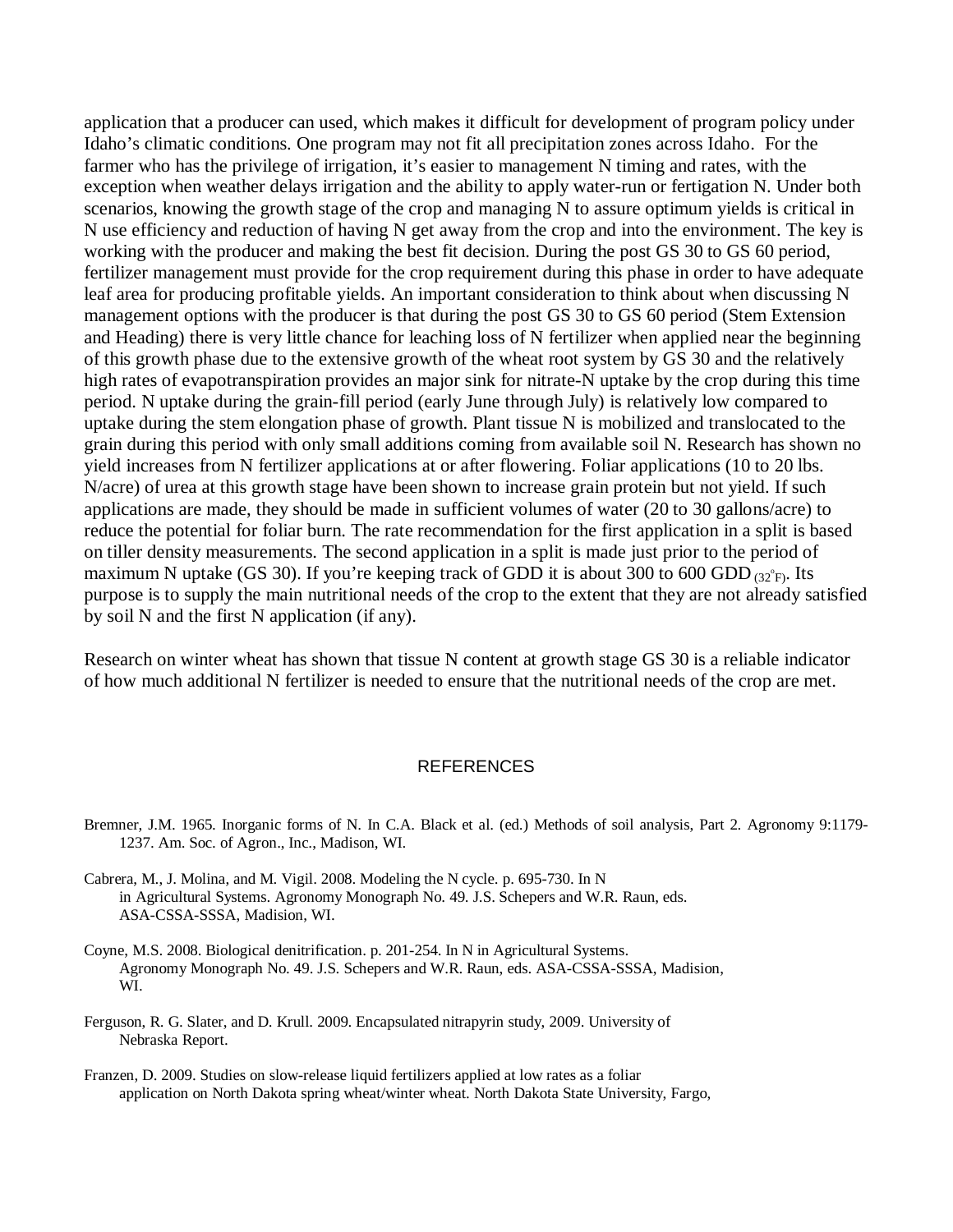ND.

- Franzen, D.W., R.J. Goos, R.J. Norman, T.W. Walker, T.L. Roberts, N.A. Slaton, G. Endres, R. Ashley, J. Staricka, and J. Lukach. 2010? Field and laboratory studies comparing Nutrisphere®-N with urea in North Dakota, Arkansas and Mississippi. Journal of Plant Nutrition. Accepted for publication, June, 2010.
- Goos, R.J. and B.E. Johnson. 1999. Performance of two nitrification inhibitors over a winter with exceptionally heavy snowfall. Agronomy Journal 91:1046-1049.803-806.
- Goos, R.J. 2008. Evaluation of Nutrisphere-N as a soil nitrification and urease inhibitor. p. 89- 96. In Proceedings of the North Central Extension-Industry Soil Fertility Conference, 12-13 November, 2008, Des Moines, IA. International Plant Nutrition Institute, Brookings, SD.
- Grant, C.A. 2004. Potential uses for Agrotain and polymer-coated products. p. 76-86. Canada Soil Science Conference Proceedings, 2004.
- Hendrickson, L.L., L.M. Walsh, and D.R. Keeney. 1978. Effectiveness of nitrapyrin in controlling nitrification of fall and spring-applied anhydrous ammonia. Agronomy Journal 70: 704-708.
- Hergert, G.W., and R.A. Wiese. 1980. Performance of nitrification inhibitors in the Midwest (west). p. 89-105. In Nitrification Inhibitors-Potentials and Limitations. ASA-SSSA, Madison, WI.
- Huber, D.M., H.L. Warren, D.W. Nelson, C.Y. Tsai, and G.E. Shaner. 1980. Response of winter wheat to inhibiting nitrification of fall-applied N. Agron. J. 72:632-637.

Jones, Clain, Kathrin Olson-Rutz, Courtney Pariera Dinkins, 2009. Nutrient Uptake Timing by Crops. EB0191, Montana State University, Department of Land Resources and Environmental Sciences.

- Karow, R.S., E.L. Klepper, R.W. Richman, and R.R. Toll. 1993. Early Growth and Development of Cereals. Oregon State University Extension Service. EM 8542
- Kissel, D.E., M.L. Cabrera, and S. Paramasivam. 2008. Ammonium, ammonia and urea reactions in soils. p. 101-156. In N in Agricultural Systems. Agronomy Monograph No. 49. J.S.
- Schepers and W.R. Raun, eds. ASA-CSSA-SSSA, Madision, WI.
- Norton, J.M. 2008. Biological denitrification. p. 173-200. In N in Agricultural Systems. Agronomy Monograph No. 49. J.S. Schepers and W.R. Raun, eds. ASA-CSSA-SSSA, Madision, WI.
- Randall, G.W., J.A. Delgado, and J.S. Schepers. 2008a. N management to protect water resources. p. 911-946. In N in Agricultural Systems. Agronomy Monograph No. 49. J.S.

Schepers and W.R. Raun, eds. ASA-CSSA-SSSA, Madision, WI.

- Schepers, J.S., D.D. Francis, and M.T. Thompson, 1989. Simultaneous determination of Total C, Total N, and 15N on Soil and Plant Material. Commun. In Soil Sci. Plant Anal. 20:949-959.
- Schmidt, E.L. 1982. Nitrification in soil. p. 253-288. In N in Agricultural Soils-Agronomy Monograph No. 22. F.J. Stevenson, ed. ASA-CSSA-SSSA, Madision, WI.